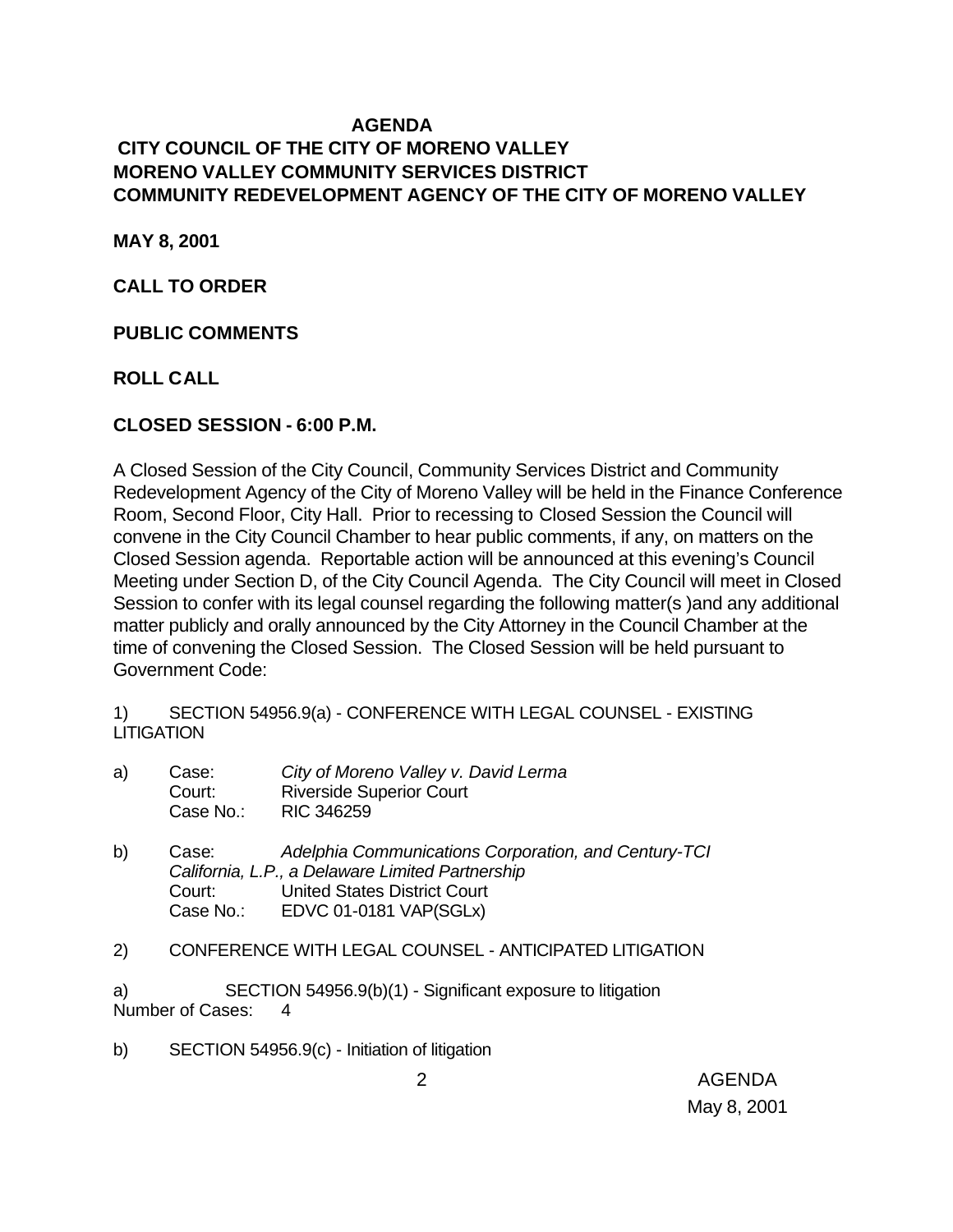Number of Cases: -0-

#### **AGENDA**

#### **JOINT MEETING OF THE CITY COUNCIL OF THE CITY OF MORENO VALLEY MORENO VALLEY COMMUNITY SERVICES DISTRICT COMMUNITY REDEVELOPMENT AGENCY OF THE CITY OF MORENO VALLEY**

#### **REGULAR MEETING - 7:00 P.M. MAY 8, 2001**

• **CALL TO ORDER** (Joint Meeting of the City Council of the City of Moreno Valley, Moreno Valley Community Services District, and the Community Redevelopment Agency of the City of Moreno Valley - actions taken at the Joint Meeting are those of the Agency indicated on each Agenda item)

### • **PLEDGE OF ALLEGIANCE**

- **INVOCATION** Pastor Percy Kallevig, First Assemby of God
- **ROLL CALL**
- **INTRODUCTIONS**

### • **SPECIAL PRESENTATIONS**

- 1. Proclamation Veteran Appreciation Month
- 2. Proclamation Mental Health Month
- 3. Proclamation Law Enforcement Week

• PUBLIC COMMENTS **ON ANY SUBJECT NOT ON THE AGENDA** UNDER THE JURISDICTION OF THE CITY COUNCIL (COMMENTS NOT CONCLUDED BY 7:30 P.M. WILL BE HEARD PRIOR TO CITY COUNCIL CLOSING COMMENTS AT THE END OF THE AGENDA)

There is a three-minute time limit per person. Please complete and submit a PINK speaker slip to the Bailiff.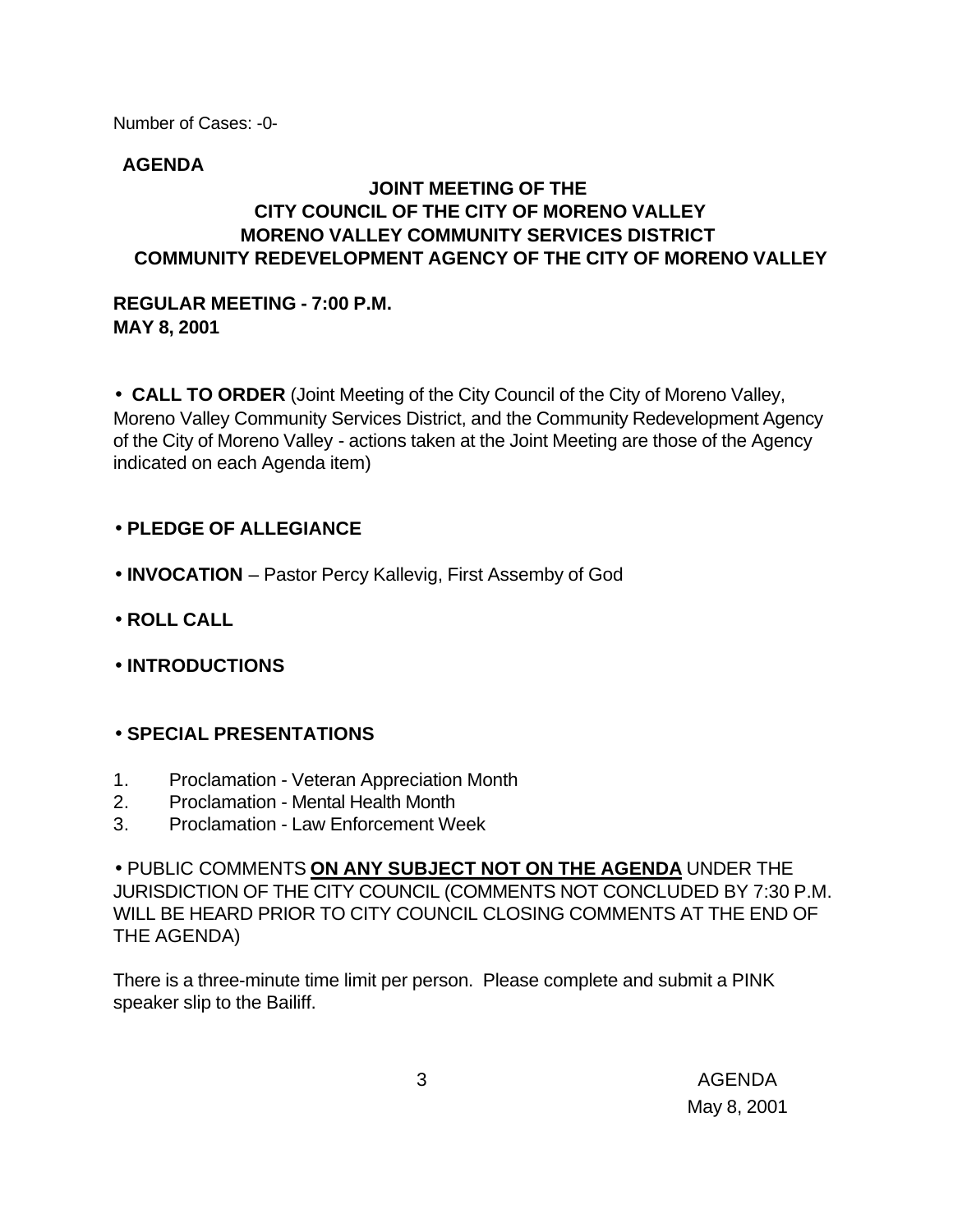### • PUBLIC COMMENTS **ON MATTERS ON THE AGENDA** WILL BE TAKEN UP AS THE ITEM IS CALLED FOR BUSINESS, BETWEEN STAFF'S REPORT AND CITY COUNCIL DELIBERATION (SPEAKER SLIPS MAY BE TURNED IN UNTIL THE ITEM IS CALLED FOR BUSINESS.)

There is a three-minute time limit per person and a 15-minute time limit per agenda item. The 15-minute limit may be waived. Please complete and submit a BLUE speaker slip to the Bailiff.

### • **JOINT CONSENT CALENDARS (SECTIONS A-C) OF THE CITY COUNCIL OF THE CITY OF MORENO VALLEY , MORENO VALLEY COMMUNITY SERVICES DISTRICT, AND COMMUNITY REDEVELOPMENT AGENCY OF THE CITY OF MORENO VALLEY**

All items listed under the Consent Calendars are considered to be routine and noncontroversial, and may be enacted by one motion unless a member of the Council, Community Services District, or Redevelopment Agency requests that an item be removed for separate action. The motion to adopt the Consent Calendars is deemed to be a separate motion by each Agency and shall be so recorded by the City Clerk. Items withdrawn for report/discussion will be heard after public hearing items.

## **A. CONSENT CALENDAR** - **CITY COUNCIL**

A1. ORDINANCES - FIRST READING BY TITLE ONLY

Recommendation: Waive reading of all Ordinance Introductions and read by title only.

A2. LAND LEASE AGREEMENT WITH AGRI-EMPIRE FOR VACANT CITY PROPERTY ON NASON STREET (Report of: Director of Public Works/City Engineer)

Recommendation: Execute a Land Lease Agreement with AGRI-EMPIRE for approximately 60 acres, known as Assessors Parcel Numbers 477-220-038 and 477-220- 079, located between Cottonwood Avenue and Alessandro Boulevard, west of Nason Street.

A3. PARCEL MAP 24349, PARCEL 1 – ACCEPT THE REPLACEMENT AGREEMENT AND DEED OF TRUST FOR PUBLIC IMPROVEMENTS AND RELEASE CASH DEPOSIT – FRANKHALE ROAD, SOUTH SIDE, EAST OF MORTON ROAD (JOSE N. SOTO AND SUZANNE B. SOTO)

Recommendation: Approve the replacement agreement for Public Improvements; authorize the Mayor to execute the agreement; accept the Deed of Trust, as reviewed and approved by the City Attorney, as security for the required public improvements; authorize the Finance Director to release the cash deposit in the amount of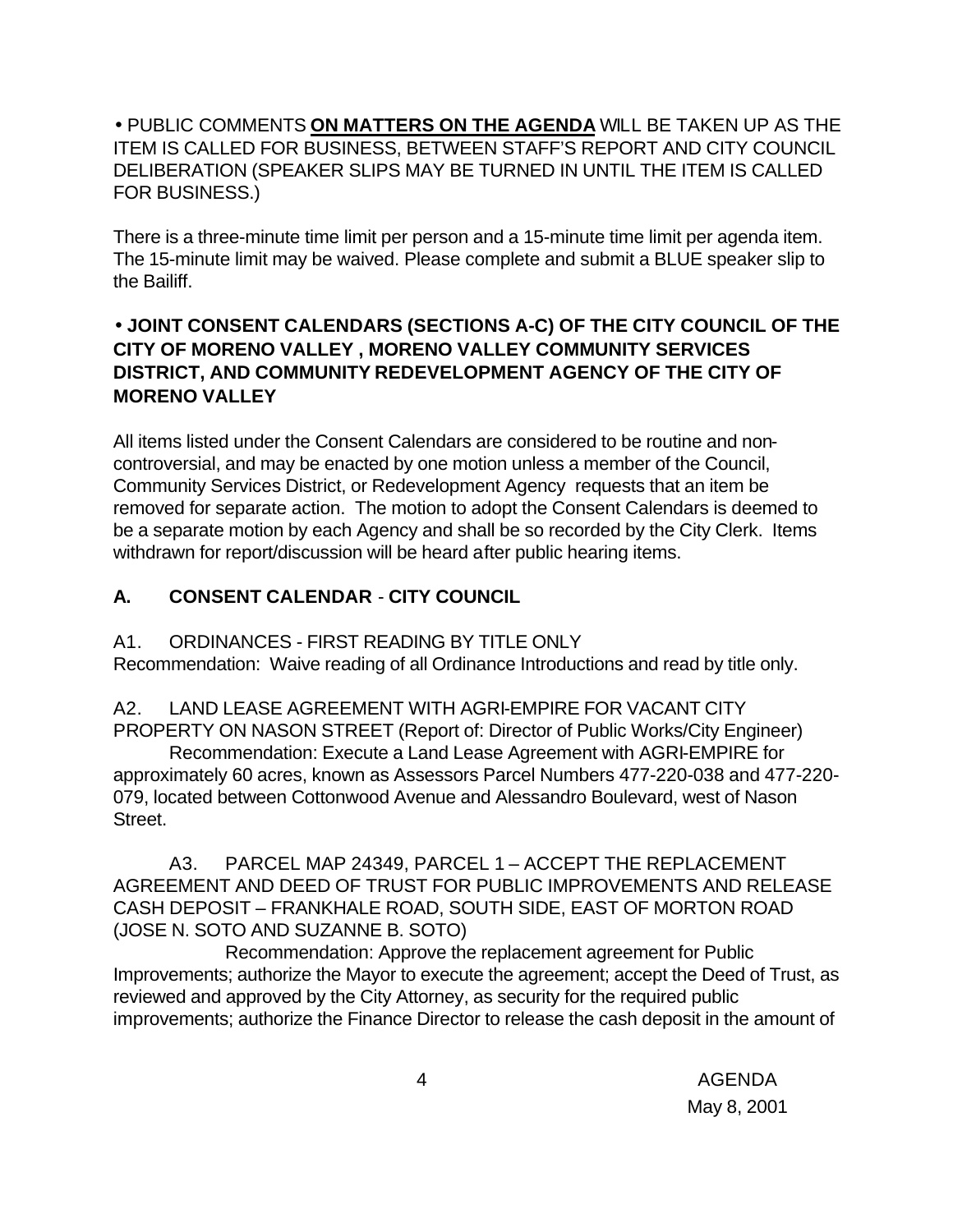\$13,250 to Jose N. Soto and Suzanne B. Soto; and direct the City Clerk to forward the signed agreement and the Deed of Trust to the County Recorder's Office for recordation.

> 5 AGENDA May 8, 2001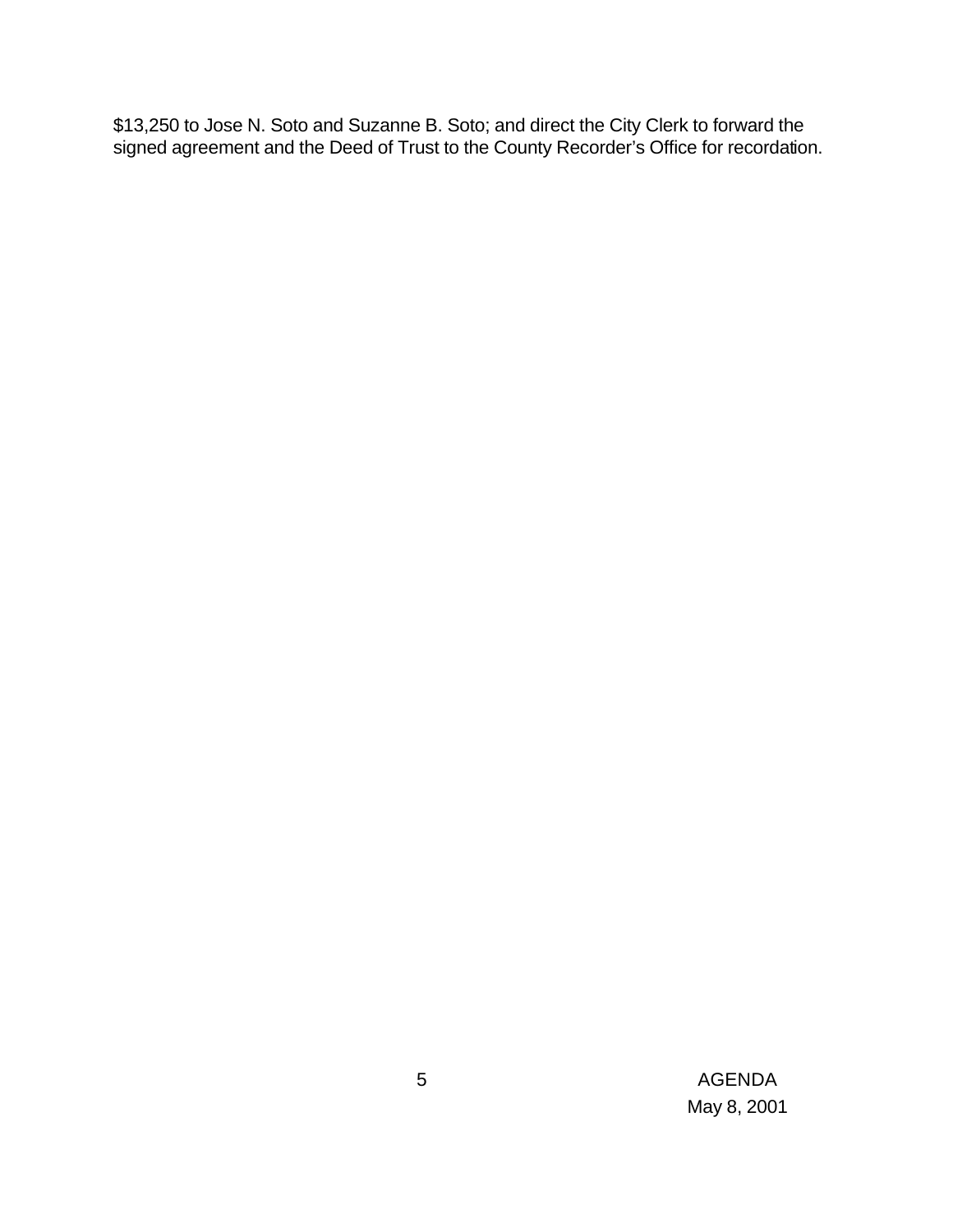A4. RFQ # RLN-00/01-07, ONE (1) ¾ TON SUPERCAB PICKUP TRUCK (Report of: Director of Parks and Recreation)

Recommendation: Transfer \$5,101.09 from account 00161.76310.6261 to account 00161.76210.6641.645 for the purchase of a heavy-duty three-quarter ton nominally rated pick-up truck to transport the division's large mowing unit and award the bid to Fritt's Ford as they met specifications with the lowest dollar amount.

### **B. CONSENT CALENDAR** - **COMMUNITY SERVICES DISTRICT**

B1. ORDINANCES - FIRST READING BY TITLE ONLY

Recommendation: Waive reading of all Ordinance Introductions and read by title only.

B2. REQUEST TO REJECT ALL SUBMITTED PROPOSALS AND RE-ADVERTISE A NOTICE REQUESTING PROPOSALS – MORENO VALLEY COMMUNITY SERVICES DISTRICT PROJECT NO. D-SG1/01 – MAINTENANCE OF PARKWAY AND MEDIAN LANDSCAPING AND IRRIGATION STANDARD SERVICE (Report of: Director of Public Works/City Engineer)

Recommendation: Reject all proposals submitted for this project on February 28, 2001; authorize the City Clerk to re-advertise a Notice Requesting Proposals for Project D-SG1/01; adopt the area map and maintenance specifications, which are on file in the office of the Director of Public Works and acknowledge the previous Environmental Determinations relating to the existing landscape areas as approved per each tract's EIR Certification.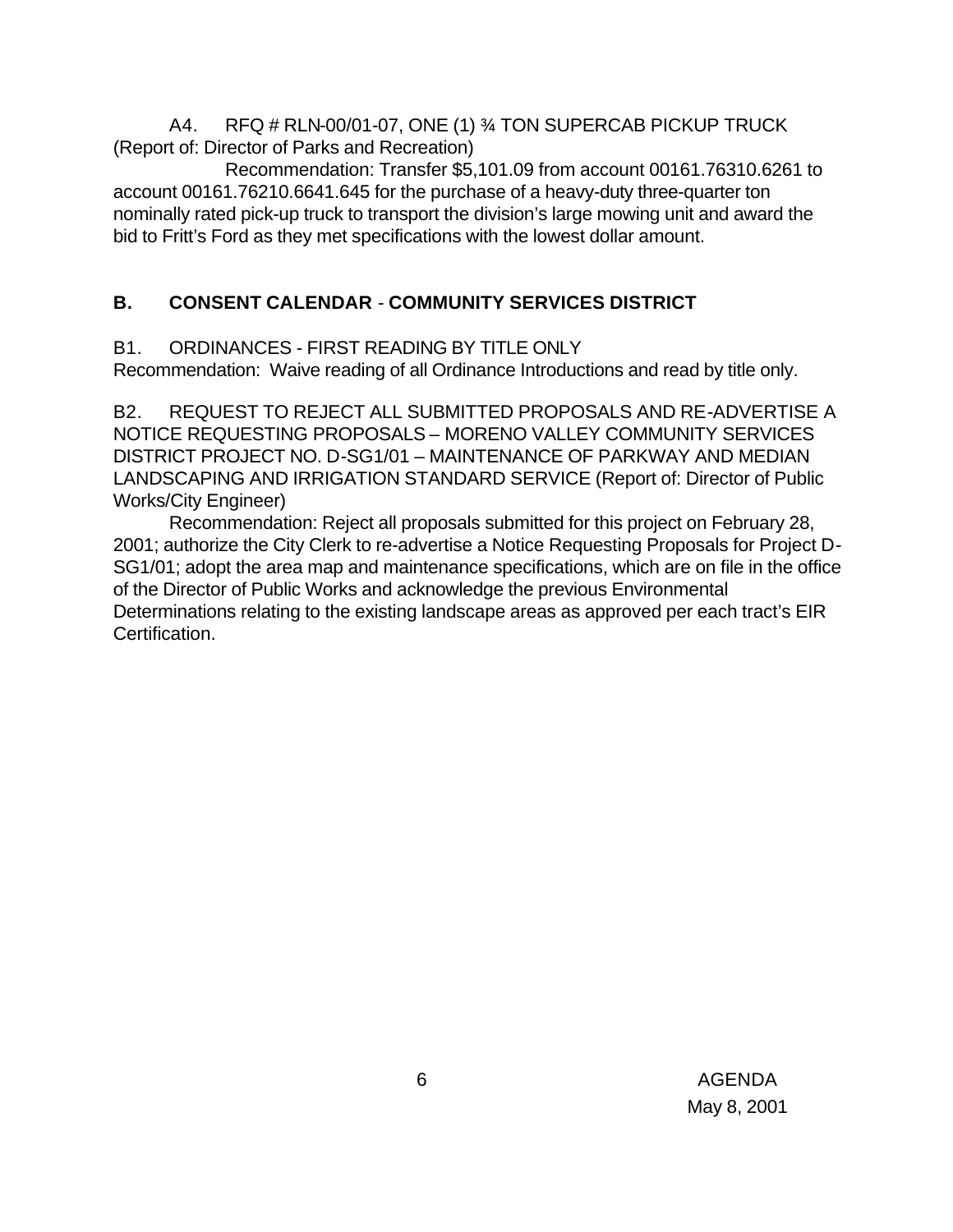### **C. CONSENT CALENDAR** - **COMMUNITY REDEVELOPMENT AGENCY**

C1. ORDINANCES - FIRST READING BY TITLE ONLY

Recommendation: Waive reading of all Ordinance Introductions and read by title only.

C2. PALM DESERT DEVELOPMENT COMPANY (PDDC) HEACOCK COTTONWOOD II, LP (COTTONWOOD PLACE PHASE II) EXTENSION OF RESOLUTION FOR TAX CREDIT APPLICATION (Report of: Director of Community and Economic Development)

Recommendation: Adopt Resolution No. RDA 2001-01, extending and supporting the revised Cottonwood Place II Housing development and affirming the provision of assistance in the amount of \$762,000 to Heacock Cottonwood II LP, a subsidiary of the Palm Desert Development Company (PDDC).

Resolution No. RDA 2001-01

A Resolution of the Community Redevelopment Agency of the City of Moreno Valley Supporting the Cottonwood Place Phase II Housing Development and Affirming its Intention to Provide Assistance to Heacock Cottonwood II, LP, A Subsidiary of the Palm Desert Development Company

# **D. REPORT OF ACTION FROM CLOSED SESSION BY CITY ATTORNEY, IF ANY**

## **E. PUBLIC HEARINGS**

Questions or comments from the public on a Public Hearing matter must be limited to five minutes per individual and must pertain to the subject under consideration.

E1. ADOPTION AND PUBLIC HEARING OF THE FISCAL YEAR CONSOLIDATED PLAN ANNUAL ACTION PLAN 2001/2002 (Report of: Director of Community and Economic Development) Recommendation: That the City Council:

1. Conduct a Public Hearing to solicit public comments on and adopt the FY 2001/2002 Action Plan Update of the Consolidated Plan (the City's application to HUD to receive FY 2001/2001 Community Development Block Grant and HOME Funds)

### • **ITEMS REMOVED FROM CONSENT CALENDARS FOR DISCUSSION OR SEPARATE ACTION**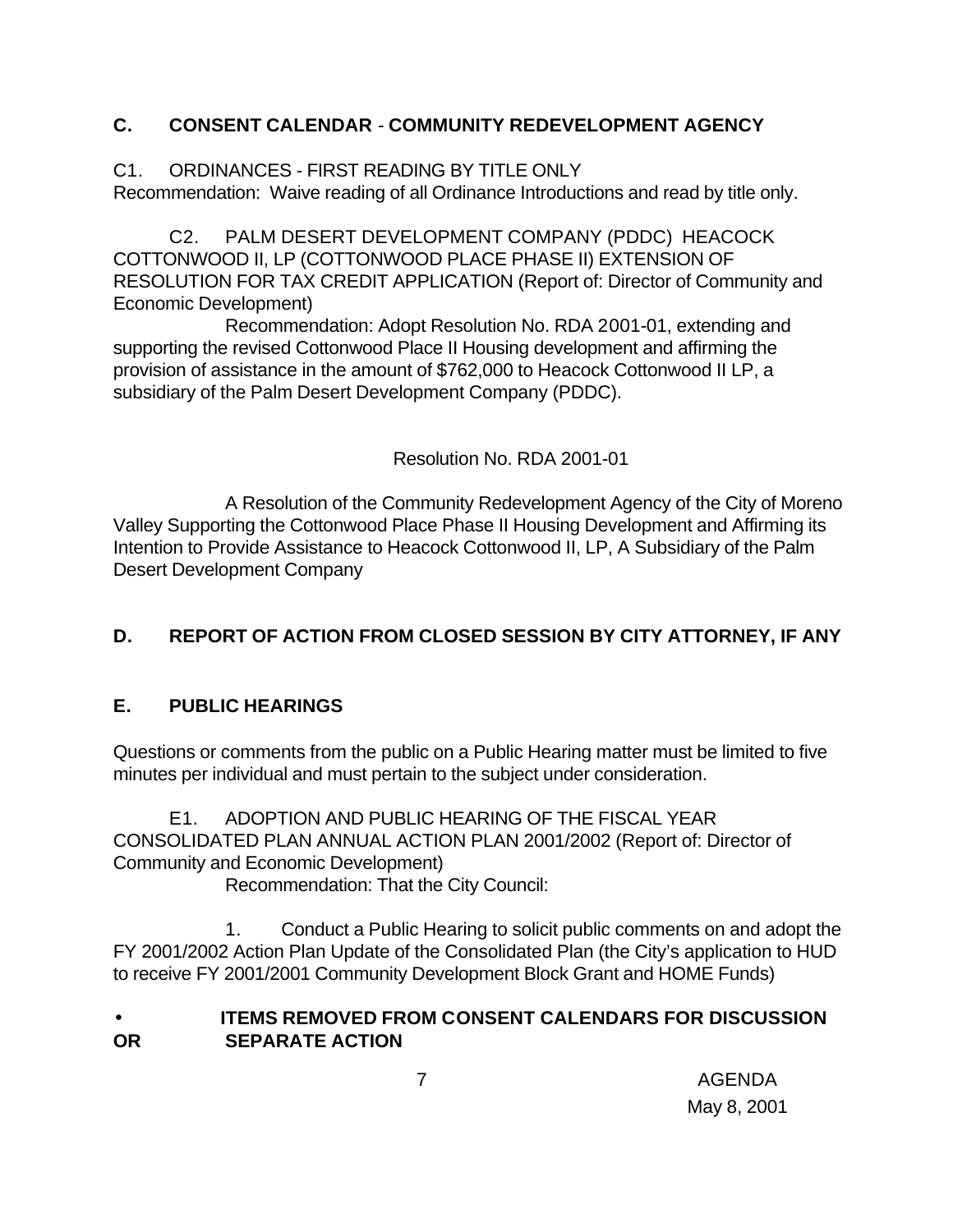### **F. REPORTS**

F1. LEGISLATIVE UPDATE (Report of: Assistant City Manager)

Recommendation: That the City Council receive and file the Legislative Status Report, which is provided as information.

F2. FY 2001-02 PROPOSED BUDGET (Report of Finance Director)

Recommendation: That the City Council review the 2001-02 Proposed Budget and direct staff to provide any additional information that is required in order to adopt the 2001- 02 Final Budget, scheduled for June 12, 2001.

F3. UTILITY USER'S TAX AND INCREASED ENERGY COSTS (Report of Finance Director)

Recommendation: That the City Council set aside the identified "Model 3" differential utility user's tax revenue for either one-time expenditure and/or a temporary reduction of gas and electric utility rates.

### **G. LEGISLATIVE ACTIONS**

ORDINANCES - 1ST READING & INTRODUCTION - NONE

ORDINANCES - 2ND READING & ADOPTION

G1. ORDINANCE NO. CSD 30, AN ORDINANCE OF THE MORENO VALLEY COMMUNITY SERVICES DISTRICT OF THE CITY OF MORENO VALLEY, CALIFORNIA, AMENDING ORDINANCE NO. CSD 29, REGARDING THE MORENO VALLEY EQUESTRIAN PARK AND NATURE CENTER (RECEIVED FIRST READING AND INTRODUCTION APRIL 24, 2001 ON A 4-0-1 VOTE – BATEY ABSENT) (Report of: Director of Parks and Recreation)

Recommendation: That the City Council, acting in their capacity as President and Board of Directors for the Moreno Valley Community Services District adopt Ordinance No. CSD 30, amending Ordinance No. 29, regarding the Moreno Valley Equestrian Park and Nature Center.

Ordinance No. CSD 30

An Ordinance of the Moreno Valley Community Services District of the City of Moreno Valley, California, Amending Ordinance No. CSD-29, regarding the Moreno Valley Equestrian Park and Nature Center